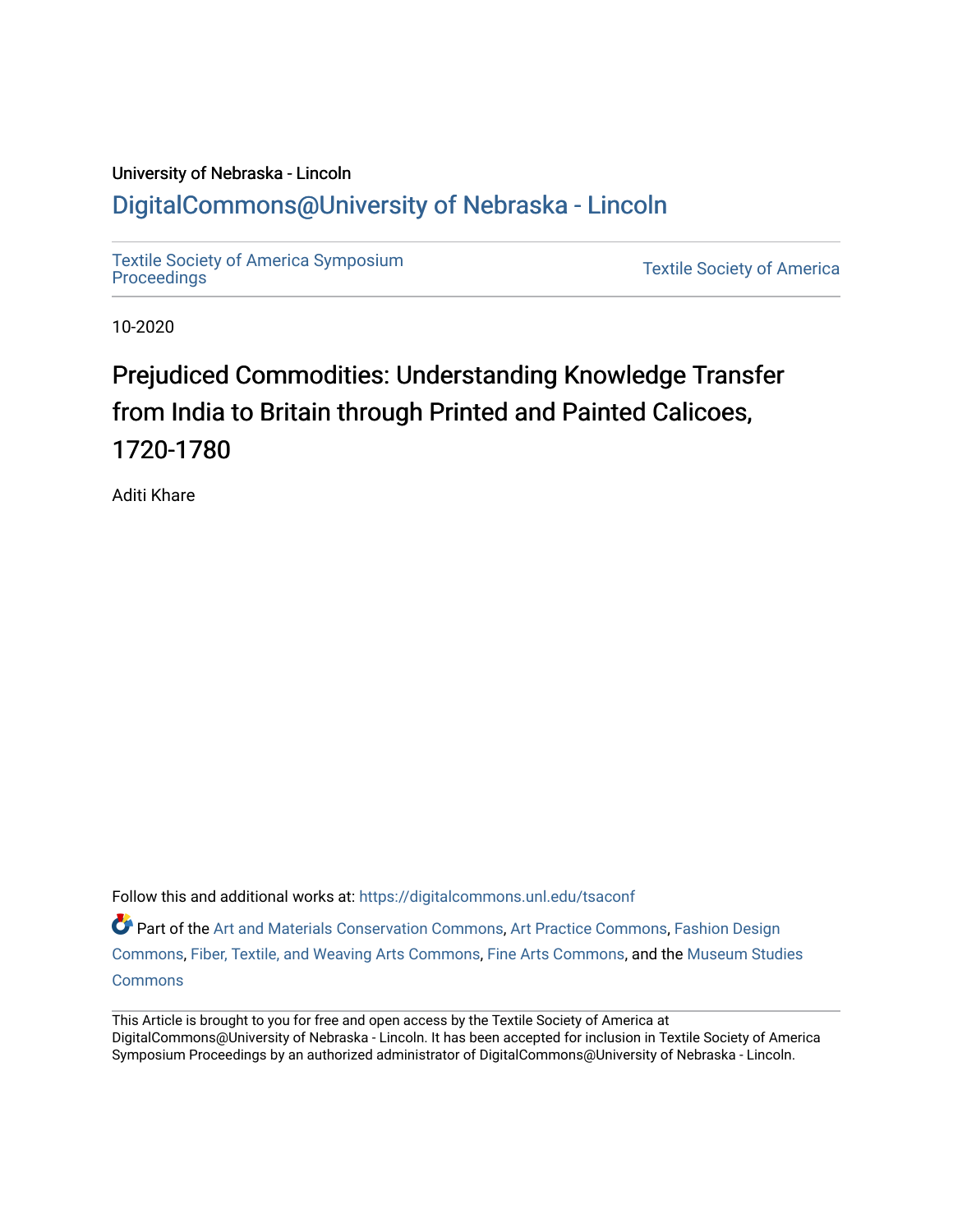Published in Hidden Stories/Human Lives: Proceedings of the Textile Society of America 17th Biennial Symposium, October 15-17, 2020. https://digitalcommons.unl.edu/tsaconf/ Copyright © 2020 Aditi Khare doi: 10.32873/unl.dc.tsasp.0088

\_\_\_\_\_\_\_\_\_\_\_\_\_\_\_\_\_\_\_\_\_\_\_\_\_\_\_\_\_\_\_\_\_\_\_\_\_\_\_\_\_\_\_\_\_\_\_\_\_\_\_\_\_\_\_\_\_\_\_\_\_\_\_\_\_\_\_\_\_\_\_\_\_\_\_\_\_\_\_\_\_\_\_\_\_\_\_\_\_\_\_\_

## **Prejudiced Commodities: Understanding Knowledge Transfer from India to Britain through Printed and Painted Calicoes, 1720-1780.** <sup>1</sup>

Aditi Khare [akhare1@ualberta.ca](mailto:akhare1@ualberta.ca)

Captivating consumers and manufacturers with colours that were vibrant and fixed, early modern chintz was a vehicle of taste, visual culture, manufacturing techniques, and material innovation. By the mid-eighteenth century, the imported textiles faced serious competition from domestic printed cottons in Europe, especially since the British calico industry had emulated and innovated despite the prohibitions on manufacturing calico. Britain's transition from a consumer market with a nascent cotton printing industry to a leading global exporter was hardly straightforward. It was characterised with global exchange, political debate, mercantile and economic interest, and technical development. This paper focuses on the manufacturing perspective of printed calico during this transition, and the role played by useful knowledge assembled through trade and exchange. It argues that the artisanal knowledge accumulated from India through trade, exchange, and other forms of tacit learning in the seventeenth and eighteenth centuries was highly instrumental in the development of the European cotton printing industry. Since calico was primarily popular due to the vibrant and fast colours, the chemistry of the dyes and mordants (fixing chemicals) responsible for these colours formed a crucial factor in the manufacture and development. However, the wide chronological, thematic, and inter-disciplinary expanse of the subject of calico printing and painting has hitherto obstructed dedicated studies on technique and skill. Within such extensive paradigms, the chemical knowledge of prescriptive processes in the eighteenth century plays a key role on local and global levels. As we shall see, dissemination of this knowledge was possible partly due to trade and travel, aided by institutional, political and industrial interest. It was an example of a transition in society's treatment and organisation of knowledge – from fragmentary additions to the epistemic base to centralised knowledge networks.

An understanding of development of knowledge beyond an abstract concept is essential for the purpose of this paper. While the knowledge responsible for calico printing and painting has been analysed in several ways, a slightly more tangible framework can aid our analysis by identifying forms of knowledge manifested in the primary and secondary sources, as well as their networks of dissemination. Joel Mokyr provided historians with a set of much debated definitions pertaining to useful knowledge.<sup>2</sup> Useful knowledge, as perceived by Mokyr and later expanded upon by Perez and others, is knowledge of natural phenomenon which can be observed, experimented with and refined. This knowledge, he hypothesises, only exists when it is transferred by carriers – living or otherwise.<sup>3</sup> Thus in the case of calico printing, knowledge of cotton, dyes and mordants – and the means through which they

<sup>1</sup> This paper is largely based on my MA thesis (2019) for the Victoria and Albert Museum/ Royal College of Art History of Design Program.

<sup>2</sup> Joel Mokyr, *The Gifts of Athena: Historical Origins of the Knowledge Economy*, (Princeton: Princeton University Press, 2002).

<sup>3</sup> Mokyr, *Gifts of Athena,* 3.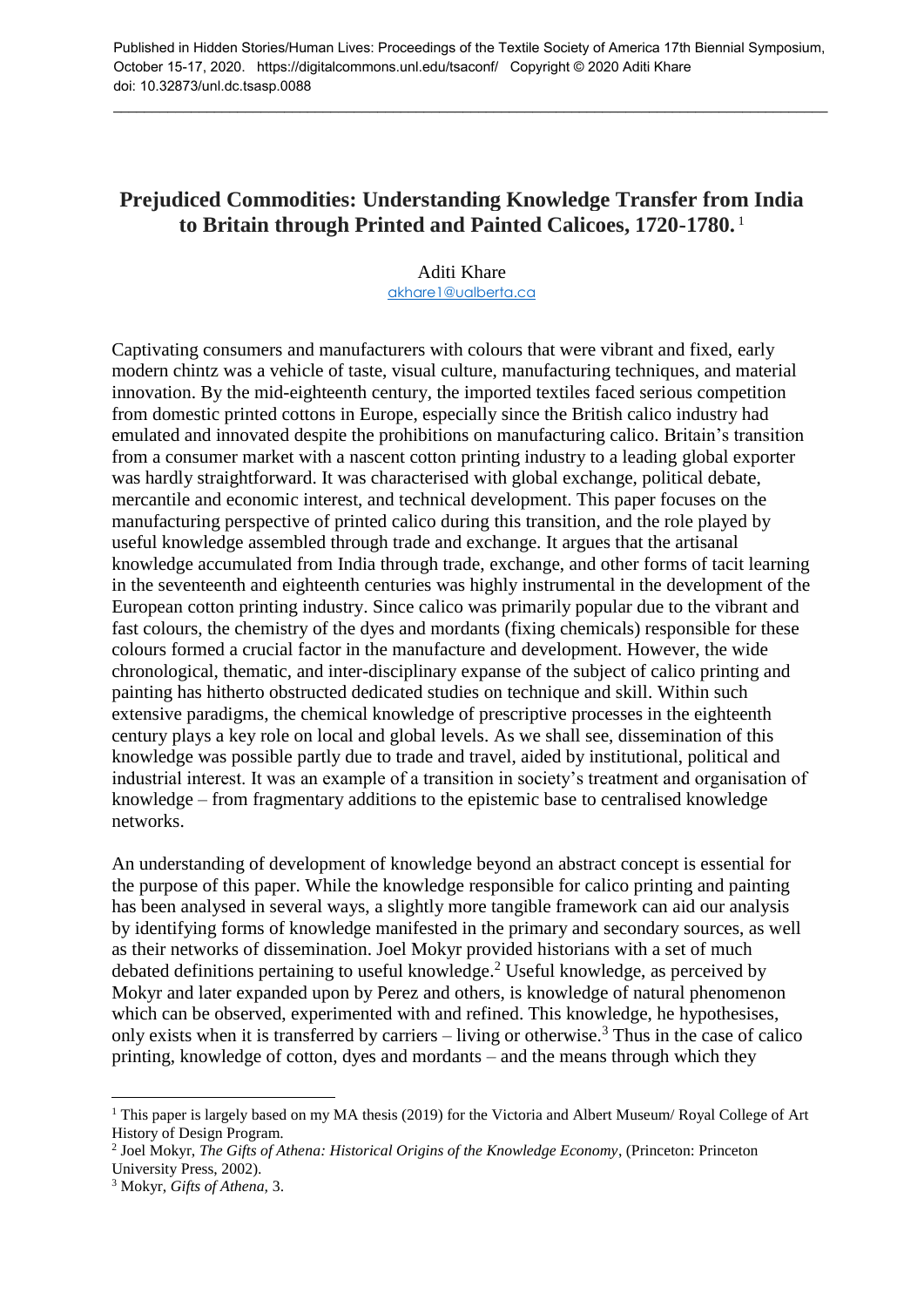interact – would count as useful knowledge. He further divides this rather large superset into prescriptive and propositional knowledge.<sup>4</sup> Propositional knowledge is defined as the knowledge that forms the epistemic base around any kind of technology or material in a society. It is considered collective, although Epstein suggested that this base is often present among the intellectual and social elite.<sup>5</sup> In the case of knowledge about calico printing, propositional knowledge pertains to the understanding of cotton, chemicals, and the designs of the finished textiles. Luiten and van Zanden have argued that propositional knowledge alone would be useless if it was not visible in the form of applications. <sup>6</sup> This application and the instructions on how to achieve it are what Mokyr categorises as prescriptive knowledge. Simply put, propositional knowledge is the answer to the questions of 'what' whereas prescriptive knowledge is instructional and the answer to questions of 'how'.<sup>7</sup>

The academic literature surrounding trade and exchange of calico fabrics is both extensive and multi-faceted. Several economic, textile, global and cultural historians have researched the eighteenth-century trade in calicoes, highlighting import blending, Europe's familiarisation and adaptation of calicoes, the transfer of visual language, and the development of Europe's manufacturing expertise in the past few decades. From a more conceptual perspective, the subject is also associated with the benefits of free trade vis. mercantilism, the chemical revolution, and colonial agency.

Mokyr's work has been seminal in giving shape to this literature by defining the knowledge and its supersets responsible for the European Enlightenment and industrial revolution. This discussion is a part of debates surrounding the 'great divergence' of Europe and Asia around the eighteenth century, which has challenged Eurocentric assessments of the industrial revolution. The work of earlier scholars such as Chapman and Chassagne, Floud and Irwin focuses on individual European developments as events that led to the industrial revolution and have been compiled from the textile historians or curator's point of view. In the past few decades, discussion around global histories has shifted from the Eurocentric, invention-based approach to the more comparative, gradual widening of epistemic bases of knowledge which focuses instead on networks and exchange. Mokyr thus builds on research by Pomeranz, Abu-Lughod, and Landes.<sup>8</sup>

The superset of the term useful knowledge has been extended to include tacit, artisanal, incidental and experiential knowledge. Riello and Pérez have insisted on the inclusion of artisanal tacit knowledge within the umbrella of useful knowledge. This is especially important in the case of textile trade, as much of the manufacturing in India was done within craft based industries through oral traditions rather than factory based production.<sup>9</sup> Arguing for the importance of craft development, Epstein insists that the anonymous craftsman in the

<sup>4</sup> Mokyr, *Gifts of Athena,* 9.

<sup>5</sup> S.R. Epstein, 'Transfer of Technical Knowledge and Innovating in Europe', in *Technology, Skills and the Pre-Modern Economy in the East and the West*, eds. Maarten Prak, Jan Luiten van Zanden, (Leiden: Brill, 2013), 64. <sup>6</sup> Prak, van Zanden, *Technology, Skills,* 5.

<sup>7</sup> Mokyr, *Gifts of Athena*, 9.

<sup>8</sup> Janet Abu-Lughod, *Before European Hegemony: The World System A.D. 1250-1350*, (Oxford: Oxford University Press, 1991); David S. Landes, *The Wealth and Poverty of Nations: Why Some Are So Rich and Some So Poor*, (New York: Little, Brown, 1998); Kenneth Pomeranz, *The Great Divergence: China, Europe, and the Making of the Modern World Economy*, (Princeton: Princeton University Press, 2001).

<sup>9</sup> Tirthankar Roy, 'Knowledge and Divergence from the Perspective of Early Modern India,' *Journal of Global History*, Vol.3, (2008), 374.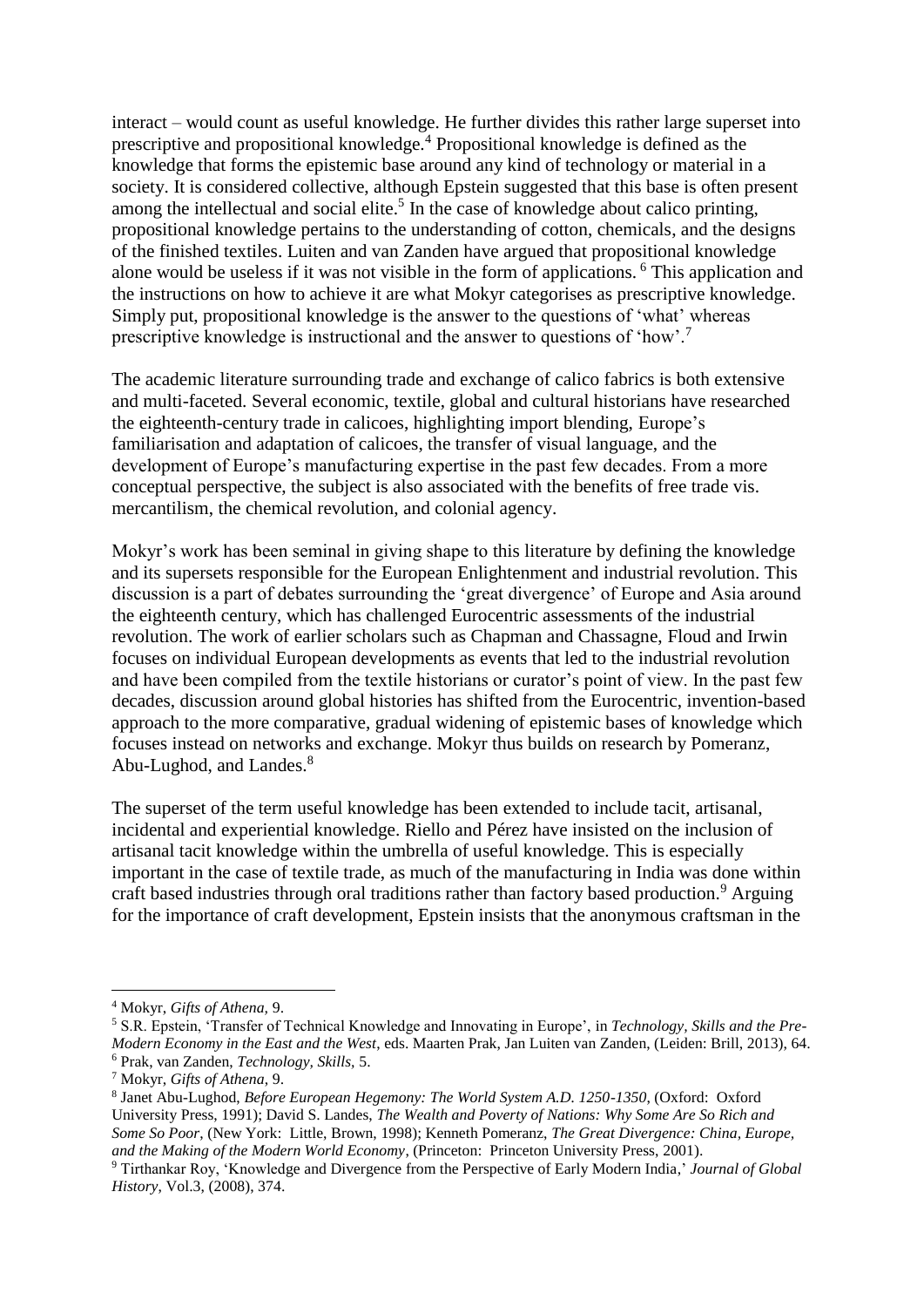early modern society was perhaps the most important source of incremental innovation.<sup>10</sup> Prak and van Zanden have also commented on the validity of experiential craft-based knowledge as useful knowledge. Based on their approach, artisans assume the role of producers of knowledge whereas their products become carriers of the same.<sup>11</sup>

Useful knowledge regarding calico printing has been analysed to some extent in the past few years. Riello's concept of the 'Indian Apprenticeship' forms a structure for the transfer of knowledge on calico trade and Gottmann's work on global trade has analysed the networks of codified and tacit knowledge transfer in France.<sup>12</sup> As Riello proposes, the trade was an apprenticeship in four aspects – material, technique, taste and design – for European trading companies and manufacturers.<sup>13</sup> For this paper, the transfer of knowledge through trade would comprise of knowledge about all four aspects.

The material apprenticeship comprised of familiarisation with cotton as a textile material and dyes as chemical objects used to achieve colours. While Riello focuses on the familiarisation with cotton, there seems to be a gap in scholarship regarding the familiarisation with dyes.<sup>14</sup> Schwartz and Irwin have mentioned linen printing practiced in Europe prior to trade with India, but these colours were not fixed.<sup>15</sup> It is possible to see a transition in the information surrounding the dyes and mordants in printing, i.e., the chemical developments in printing. To some extent, Nieto-Galan and Fox's work has analysed the evolving expertise in chemical knowledge of calico printing and the role of practitioners as experts.<sup>16</sup> This development in the chemical knowledge of calico printing falls in the propositional category and can be seen as a widening of the epistemic base in Britain.

The second part of the apprenticeship revolved around design and technique. This is primarily the category wherein most of the transfer of knowledge falls. The techniques and chemical processes can be analysed through chemists and practitioners' accounts and have been researched to a small extent. The design vocabulary and its hybridisation has been studied through surviving fabric samples, printing blocks, pattern books, and East India Company (EIC) instructions. Styles and Irwin have used surviving fabrics to establish the idea of a linear transition, wherein the European design aesthetic was imitated by Indian manufacturers<sup>17</sup>. However, an increasing volume of texts challenges this approach, arguing

<sup>10</sup> Prak, van Zanden, 'Introduction: Technology, Skills and the Pre-Modern Economy in the East and the West', *Technology, Skills*, 5.

<sup>&</sup>lt;sup>11</sup> Prak and van Zanden, 'Introduction,' 8.

<sup>12</sup> Felicia Gottmann, *Global Trade, Smuggling, and the Making of Economic Liberalism: Asian Textiles in France 1680-1760,* (New York: Palgrave Macmillan, 2016).

<sup>&</sup>lt;sup>13</sup> Giorgio Riello, 'The Indian Apprenticeship: The Trade of Indian Textiles and the Making of European Cottons.' *How India Clothed the World: The World of South Asian Textiles, 1500-1800*. Eds. Giorgio Riello, Tirthankar Roy (Leiden: Brill, 2009), 313.

<sup>&</sup>lt;sup>14</sup> Giorgio Riello, 'Asian Knowledge and the Development of Calico Printing in Europe in the seventeenth and eighteenth centuries,' *Journal of Global History*, vol. 5, (2010), 5-6.

<sup>15</sup> John Styles, *The Dress of the People: Everyday Fashion in Eighteenth-century England* (Yale: Yale University Press, 2007); John Irwin and R. Schwartz, *Studies in Indo-European Textile History*, (Calico Museum of Textile, 1966).

<sup>16</sup> Robert Fox, Agusti Nieto-Galan (eds.) *Natural Dyestuffs and Industrial Culture in Europe, 1750-1880*, (Massachusetts: Science and History Publications, 1999).

<sup>17</sup> John Irwin, 'Origins of the Oriental Style in English Decorative Art,' *The Burlington Magazine.* vol. 97, (April 1955) 109; John Styles, 'Indian Cottons and European Fashion, 1400-1800,' and Prasannan

Parthasarathi's response in *Global Design History*, eds. Giorgio Riello, Sarah Teasley and Glenn Adamson, (London: Taylor and Francis, 2011), 42.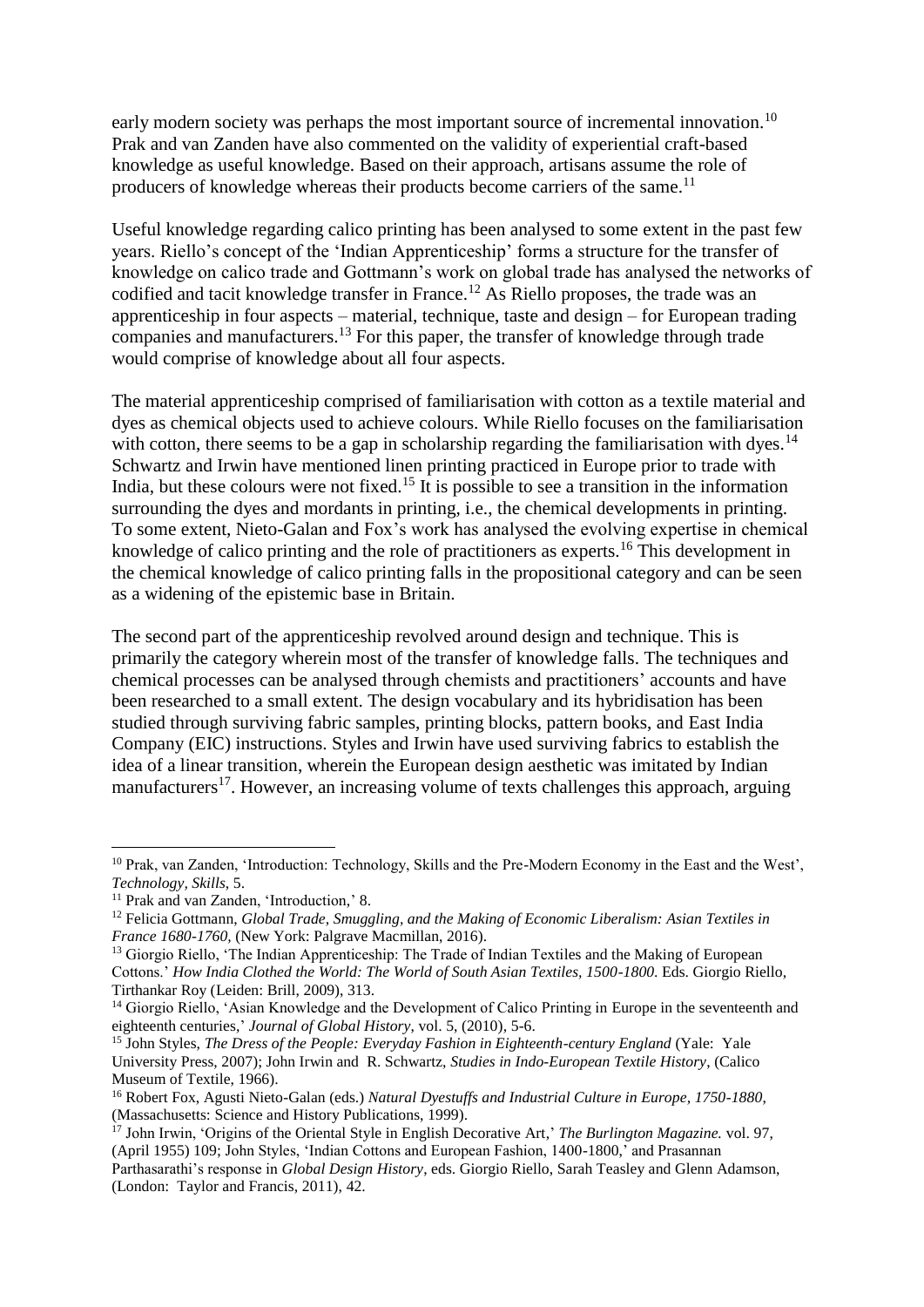for a mutual adaptation, where the fabrics incorporated the design language of both cultures.<sup>18</sup>

Chapman, Floud, and Chassagne have analysed the development of these skills, but their analysis studies individual inventions rather than transitions. Their work is remarkably useful in taking scope of early modern primary sources and for quantitative analysis.<sup>19</sup> Floud has especially been highly instrumental in setting up the trajectory of calico printing in Europe.<sup>20</sup> However, as with other textile research in the mid-twentieth century, the trajectory of the calico printing industry here is seen as a collection of individual events of invention rather than small increments in the collective prescriptive knowledge of the manufacturers and consumers. This paper fits into the methodology adopted by more recent literature, wherein the development of the industry is seen as a set of small increments aiding the development instead of 'hero' moments in innovation.

The last category in the apprenticeship is that of taste, or what has been termed as the 'Calico Craze'<sup>21</sup> There are several debates surrounding the term calico craze and the nature of Europe's fascination with calico textiles. Lemiré, Styles, Riello, and Parthasarathi have established that the nature of consumption of calico textiles may have started out as a fascination but was largely a slow process encouraged by mercantilist policies, import substitution, market curation and consumer preferences.<sup>22</sup> The analysis of tangible transfers of knowledge can be developed further. The subject of this research is relevant not only to the debates surrounding knowledge exchange and dissemination, but also the development of manufacturing systems and industry.

#### **Technique and Science: Understanding the process**

<u>.</u>

The greatest reason for the popularity of painted and printed calico fabrics in Britain was the wide variety of fast colours which they exhibited.<sup>23</sup> The practice of printing or painting on fabric was prevalent in Europe prior to the introduction of Indian calico, often being executed on linen and wool in single colours. The technique of oil painting was transferred from paper onto fabric, and although executed in single colours which would not stand the test of

<sup>&</sup>lt;sup>18</sup> Giorgio Riello. *Cotton: The Fabric that made the Modern World*. (Cambridge: Cambridge University Press, 2015), 100; Beverly Lemiré, 'Revisiting the Historical Narrative: India, Europe and the Cotton Trade, 1300- 1800', *The Spinning World: A Global History of Cotton Textiles, 1200-1850*. Eds. Giorgio Riello, Prasannan Parthasarathi. (Oxford: Oxford University Press, 2009), 215.

<sup>19</sup> Stanley D. Chapman, 'The Textile Factory Before Arkwright: A Typology of Factory Development,' *The Business History Review,* vol. 48, (Harvard 1974), 451 – 478; S.D. Chapman, S. Chassagne, *European Textile Printers in the Eighteenth Century: A Study of Peel and Oberkampf*, (London: Heinemann Educational: Pasold Fund, 1981).

<sup>20</sup> C. Floud, 'The English Contribution to the Development of Copper Plate Printing,' *Journal of the Society of Dyers and Colourists,* (July 1960); 'The Origins of English Calico Printing,' *Journal of the Society of Dyers and Colourists* (June 1960), 'The English Contribution to the Early History of Indigo Printing' *Journal of the Society of Dyers and Colourists,* (June 1960).

<sup>21</sup> Beverly Lemiré, *Fashion's Favourite: The Cotton Trade and the Consumer in Britain, 1660-1800*, (Oxford: Oxford Univeristy Press, 1991).

<sup>&</sup>lt;sup>22</sup> Riello has written extensively on the topic: see Giorgio Riello, 'The Globalization of Cotton Textiles: Indian Cotton, Europe and the Atlantic World, 1600-1850,' Giorgio Riello and Prasannan Parthasarathi (Eds.), *The Spinning World: A Global History of Cotton Textiles, 1200-1850* (Oxford: Oxford University Press, 2009), 261-87; Riello, 'Asian Knowledge'; Giorgio Riello, 'The Rise of Calico Printing in Europe and the Influence of Asia in the Seventeenth and Eighteenth Centuries', unpublished paper, [http://www.lse.ac.uk/Economic-](http://www.lse.ac.uk/Economic-History/Assets/Documents/Research/GEHN/LesTreilles/PUNERiello.pdf)[History/Assets/Documents/Research/GEHN/LesTreilles/PUNERiello.pdf](http://www.lse.ac.uk/Economic-History/Assets/Documents/Research/GEHN/LesTreilles/PUNERiello.pdf) [accessed 25 May 2018]; Riello, *Cotton*.

<sup>23</sup> John Ovington, *A Voyage to Surat in the Year 1689*, ed. H.G. Rawlingson (London: 1929), 167; quoted in Riello, 'The Rise of Calico Printing,' 9.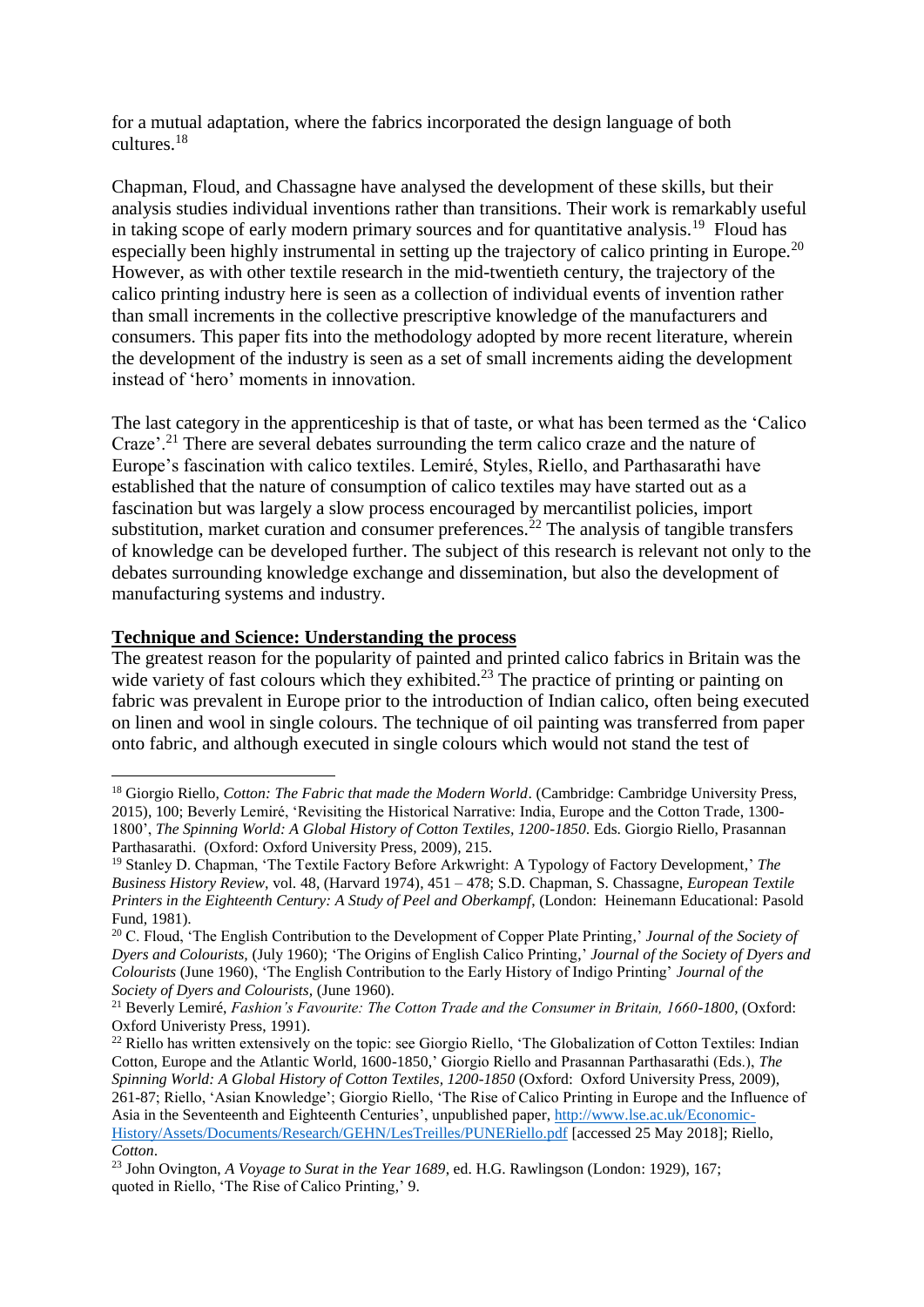washing with soap and water, this was nevertheless an effective method for decorating some fabrics.<sup>24</sup> The fastness of the colours on cotton challenged this practice – an advantage which was a result of several factors such as mordant printing, properties of cotton as the receiving surface, qualities achieved by colouring with indigo, madder and cochineal.<sup>25</sup> A basic understanding of some processes will help us understand these developments.

Painted or printed fabric can be produced using several methods involving dyes, mordants, thickeners etc. The choice of method usually depended on the feasibility, materials available, nature of colouring pigment and details required within the design. The traditionally practiced method in India involved mordant printing, wherein the mordant was first painted onto the fabric in varying strengths or combinations based on the result required and the chemical affinity of the dye.<sup>26</sup> Mordants react with the dyes in order to form an insoluble colouring substance which then sticks to the fabric and thus the colour is fixed.<sup>27</sup> Hence, for varying shades of the same colour, the mordant solution was painted onto the fabric in varying concentrations. A larger concentration of mordant would generally result in a darker shade of the same dye, and different mordants would react with different pigments to achieve various colours.<sup>28</sup> Once the mordants were all painted onto the fabric, it would then be dipped into a vat containing the dye solution, and would take on varying colours. This process was commonly used for madder dyeing, as madder can achieve a wide range of colours.

Another common process of printing involved wax-resist. Implemented in order to produce goods wherein the ground was coloured and the pattern was white, this process involved applying wax or other resist material on the pattern – which would prevent the covered areas from getting dyed. The cloth could then be dipped in a dye vat, resulting in a coloured ground and a white pattern where the resist was applied. Understandably, this process required a cold or tepid dye vat, in order to prevent the resist from melting while in the vat.<sup>29</sup> It was used often in indigo printing, as indigo dye requires separate processes from usual pigments.

The differences in calico printing between Europe and Asia were often based on understanding of dyes, cotton fabric as opposed to wool or silk, and the technical properties of the available materials such as mordants. In order to comprehend the difficulties European printers faced when adopting the painted and printed calicoes as a manufactured commodity, a brief look at each of these factors is required.

**Fabric:** Several scholars have theorized that the initial difficulty with printing on cotton in Europe was primarily due to the unfamiliarity of cotton as a fabric. Traditionally, wool and silk were more commonly available and decorated for various purposes.<sup>30</sup> However, the unfamiliarity with cotton was not only cultural but also scientific. Cotton is a plant fiber as opposed to silk or wool, which are animal fibers. Structurally, the animal fibers possess a higher tendency to retain colouring matter after being treated to remove their glutinous coating and hence making them less resistant to colour. In comparison, cotton required an

<sup>24</sup> Ada K. Longfield, 'History of the Irish Linen and Cotton Printing Industry in the 18th Century,' *The Journal of the Royal Society of Antiquaries of Ireland,* vol. 7, No. 1, (Jun. 30, 1937), 26.

<sup>25</sup> Lemiré, *Fashion's Favourite*, 18.

<sup>26</sup> Floud, 'Early History of Indigo Printing,' 345.

<sup>27</sup> Capey, *The Printing of Textiles*, 87.

<sup>28</sup> Capey, 88.

<sup>29</sup> Floud, 'Early History of Indigo Printing,' 345.

<sup>30</sup> Riello, 'Asian Knowledge,' 16.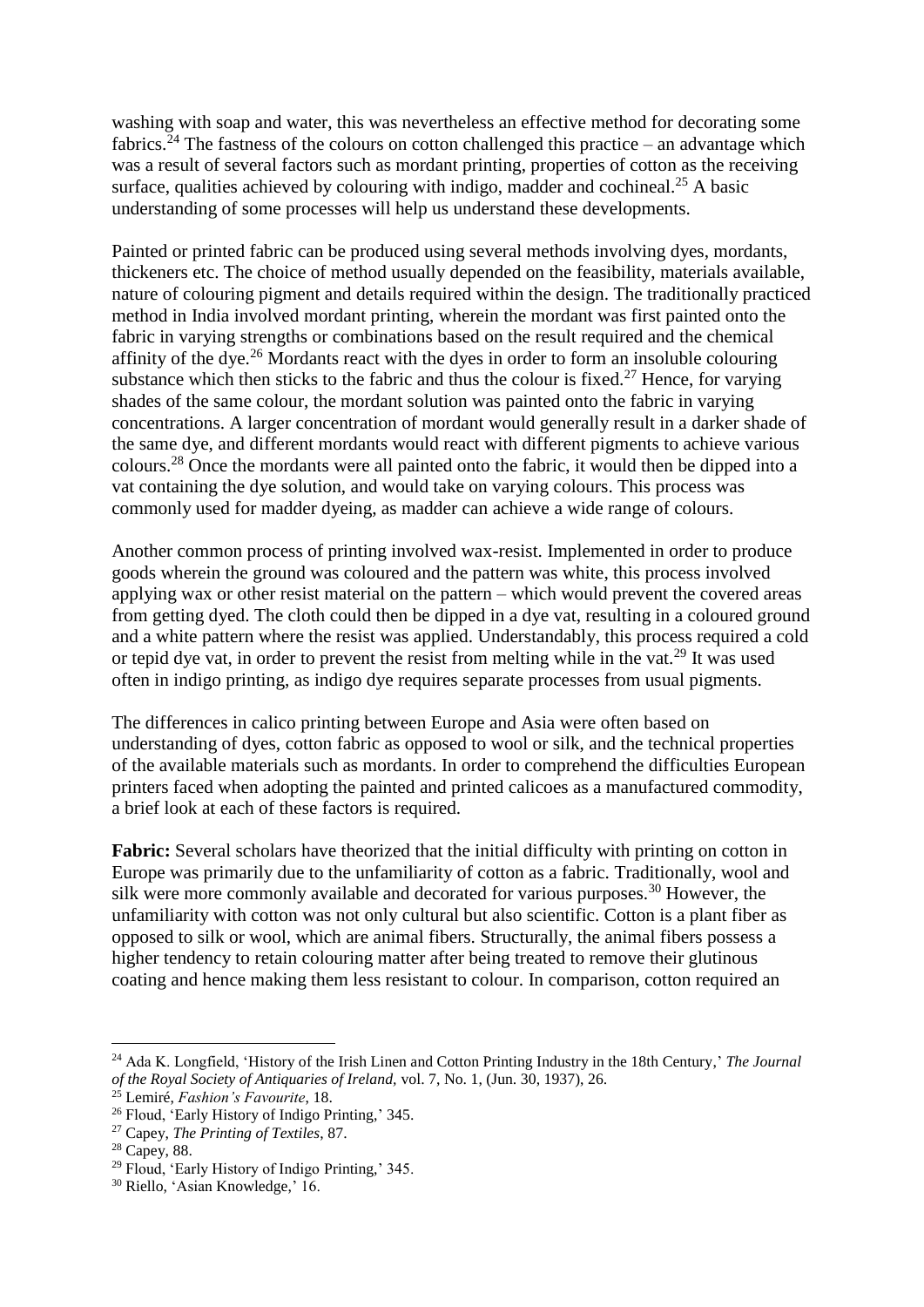additional step of treating it with acid before proceeding with the printing.<sup>31</sup> In theory, the colouring matter will be retained in the fabric as opposed to dissolving in water if its adhesion with the fiber is more compared to its adhesion with the water. We must recognize that the scientific propositional knowledge concerning cotton, although a factor in implementation, was perhaps neither a concern nor a query for the manufacturers during the initial acclimatization of cotton in Europe. It was due to the continuous process of refinement and experimentation in that the scientific knowledge regarding fibers was analysed in greater depth.

**Mordants:** In the case of colouring matter which adheres to water and dissolves instead of being retained on fabric, mordants are required to react with the colouring matter and essentially create an insoluble colour precipitate which will then be retained by the fabric.<sup>32</sup> Mordants themselves usually possess no colour, and were used in wool, silk and cotton printing. Their use was not an Asian introduction into the manufacturing process. However, it is important to note that basic and direct mordants usually sufficed for printing on wool and silk, requiring a shorter and simpler process to form a basic salt on the fiber.<sup>33</sup> In the case of cotton, combination of different processes such as addition of acids or steam to the mordants was required to achieve fast colours.<sup>34</sup> Further, the application of mordants largely depended on the nature of the dye.

**Madder dye and Turkey red:** Madder was a vegetable dye used for printing 'alizarin' dye combined with the iron mordant alum.<sup>35</sup> The term madder dye or madder print was often used to describe both the dye itself and the style of mordant printing – which was primarily the manner in which Turkey red fabrics were printed in both India and the Levant.<sup>36</sup> The dye itself imparts various shades of red when mixed with different concentrations of aluminous mordants, black and purple with different concentrations of iron mordants, and an orange when mixed with a separate dyestuff and aluminous mordant.<sup>37</sup> Due to the varied applications of the dye and the style of printing, madder was employed in printing both wool and cotton across India, Turkey and Europe. However, it has been suggested that the introduction of the process wherein a single dip could produce several shades on cotton was one of the factors responsible for the spread of the technique in Europe during the eighteenth century.<sup>38</sup> This technique was also termed as 'turkey red', and was the cause of extensive transfer of both tacit knowledge through skilled craftsmen and espionage from Turkey through Europe, as well as codified transfer through manuals, trade secrets, experiments etc.<sup>39</sup>

**Indigo printing:** Indigo is a vegetable dye that occurs in an insoluble state. Due to the natural insolubility, indigo required an additional stage of reducing it to a soluble compound called indigo white. Once the indigo white compound would combine with the cloth, it could be exposed to air, thus allowing for re-oxidation and the blue colour.<sup>40</sup> The additional stage meant that it could not be printed through the usual processes, as indigo white would

<sup>31</sup> Edward Bancroft, *Experimental Researches Concerning the Philosophy of Permanent Colours*, *and the Best Means of Producing them by Dyeing, Calico Printing etc* (London: 1794), 109.

<sup>32</sup> Capey, *Printing of Textiles*, 60.

<sup>33</sup> Turnbull, *A History of the Calico Printing Industry*, 18.

<sup>34</sup> Capey, *Printing of Textiles*, 61.

<sup>&</sup>lt;sup>35</sup> Capey, 89.

<sup>36</sup> Riello, 'Asian Knowledge', 22.

<sup>37</sup> Parnell, *Dyeing and Calico Printing*, 140.

<sup>38</sup> Parnell, 136.

<sup>39</sup> Riello, 'Asian Knowledge', 22.

<sup>40</sup> Bancroft, *Experimental Researches*, 170-171.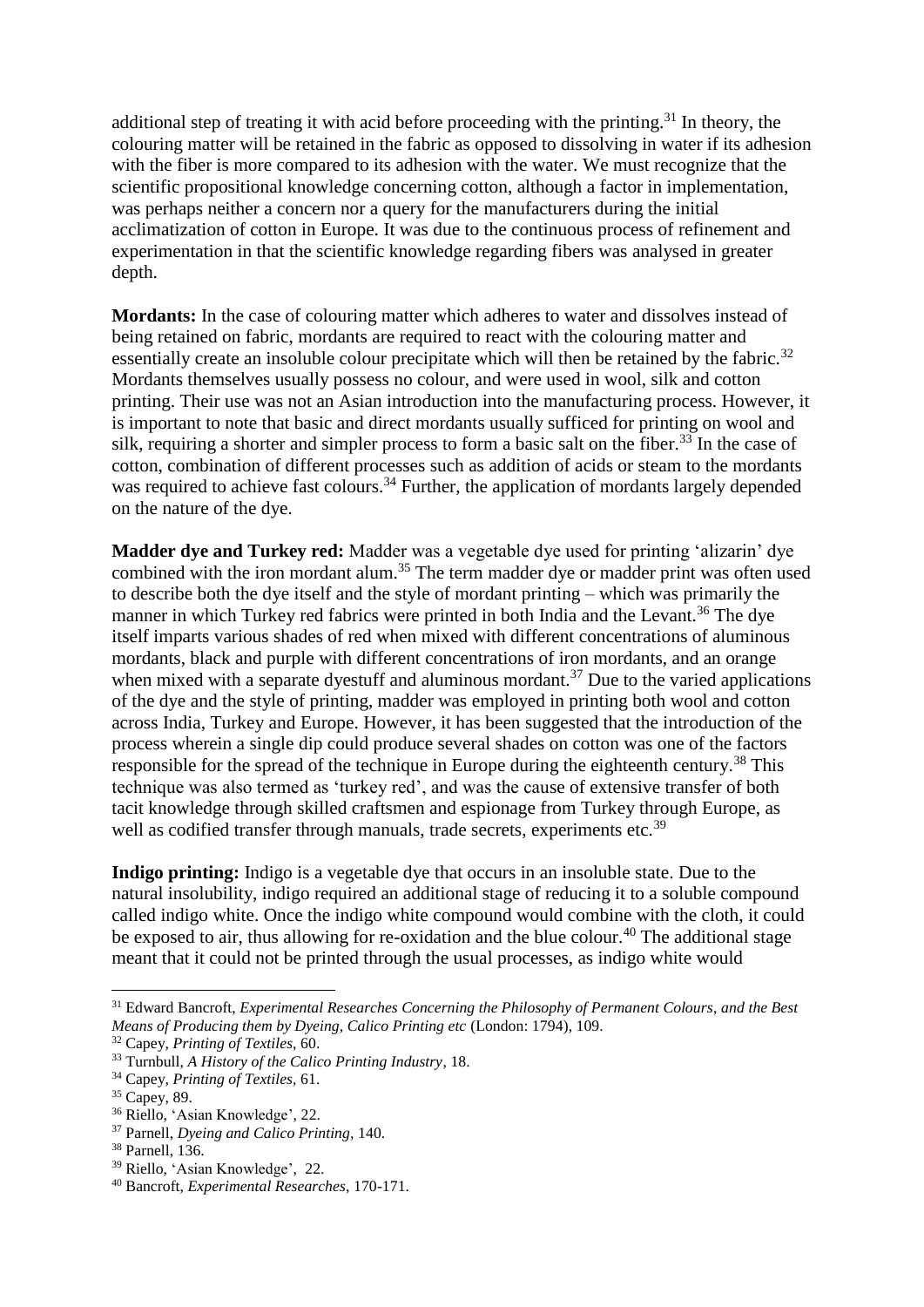immediately oxidize into insoluble indigo as soon as it came in contact with air on the brush or block – and would not transfer to the fabric. Due to this property it would nearly always be printed through the resist printing process wherein the pattern could remain white under wax or fat resist and the ground would be dyed with indigo. $^{41}$  The introduction of indigo in Europe was on account of transfer of both prescriptive and propositional knowledge. The acclimatization with indigo as a dye was propositional, and the resist printing process that indigo required was prescriptive. The transition and refinement of indigo printing was also an example of adoption of manufacturing knowledge and later experimentation leading to innovations based on this primary knowledge. Prior to the addition of indigo to Europe's epistemic base, European fabrics employed woad for printing blue. This product could only be dyed in hot vats, but the hot vats could not be employed in indigo resist printing as the wax resist would melt at higher temperatures.<sup>42</sup> Thus the introduction of indigo facilitated refinement in the wax-resist method, allowing for a tepid or cold vat dyeing – and better resist patterns. Further refinement in the printing process was the development of patterns with white ground and blue design. As we now understand, the immediate oxidization of the indigo white meant it could not be printed through blocks or painted via brushes. This problem was solved by adding orpiment (arsenic trisulphide), gum and thickener to the solution of indigo white and delaying the oxidation process enough to allow for it to be painted onto the fabric. Floud suggests that although this process was not feasible for mass production due to the poisonous nature of orpiment, it was nevertheless an indispensable link in the development of indigo printing from the resist technique to the eventual mechanical developments which allowed for indigo to be block printed.<sup>43</sup>

#### **Calico Acts and their role in Knowledge Transfer: A comparison.**

The consequences of the Calico acts on the development of the calico printing industries of various European states were not homogenous or simplistic. The different decades in which Britain and France implemented and repealed these acts, and the extent to which the acts banned the consumption and manufacture of calico had implications on the strategies of the respective trading companies and the knowledge collected by them. Britain implemented its prohibition acts in 1700 and 1721 and repealed them in 1774. France implemented them slightly earlier in 1686 and repealed them in 1759.<sup>44</sup> These acts first prohibited the consumption of calico in Britain and France, and later prohibited both consumption and manufacture of printed cotton unless it was for the purpose of re-export. The campaigning and debate surrounding these acts in both countries led to a public discussion including manufacturers, traders, and politicians regarding the industry and the economy for many decades.

Chaudhuri suggests that 'the English and British prohibition laws enacted in the early part of the eighteenth century and directed against the wearing of cotton materials probably also discouraged any idea of importing technical knowledge from abroad.' <sup>45</sup> This conclusion was likely true only to some extent. The company records after 1721 contain drastically fewer references to chintz (printed calicoes), and instead show a rise in import of plain white calicoes into Britain. For instance, the council in London instructed the factors at Surat in 1743, 'we absolutely forbid you, buying any sorts of chints, those received for several years

<sup>41</sup> Parnell, *Dyeing and Calico Printing*, 178.

<sup>42</sup> Floud, 'Early History of Indigo Printing', 345.

 $43$  Floud, 346-347.

<sup>44</sup> Lemiré, *Fashion's Favourite*, 29.

<sup>45</sup> K.N. Chaudhuri, *The Trading World of Asia and the East India Company, 1660-1760*. (Cambridge: Cambridge University Press, 2006), 239.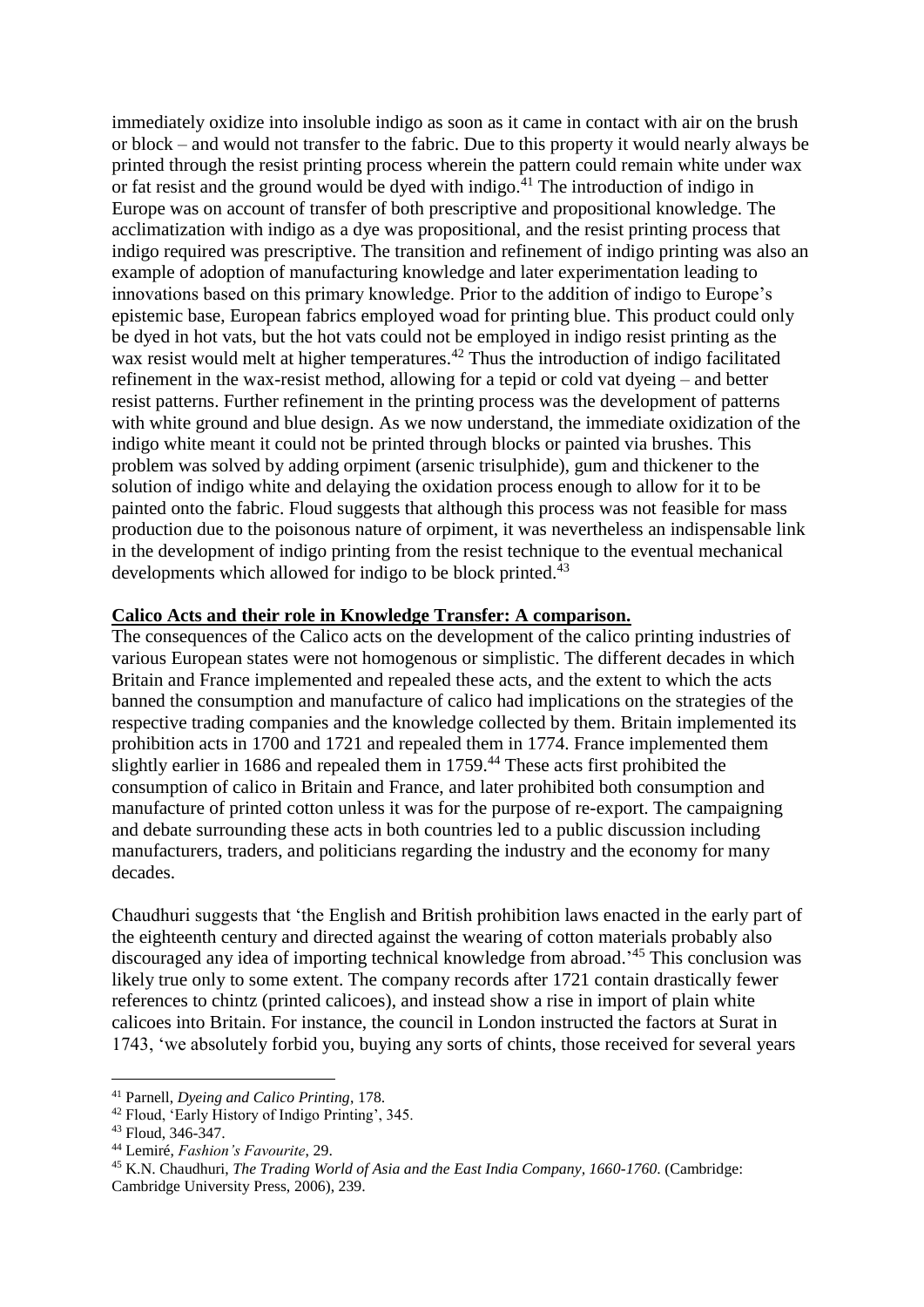past having sold at a very great loss.'<sup>46</sup> Apart from the lack of imports, the prohibitions could have also been responsible for some lack of codified knowledge. Schwartz hypothesises that the men of science interested in the art of printing durable colours on cotton would have been hesitant about getting any information published due to the calico acts.<sup>47</sup> If this was indeed a contributing factor, the English East India Company (EEIC) servants would have been further reluctant about publishing material related to the banned imports due to their personal associations with the administration. However, these arguments stand in contrast to the French politics surrounding the prohibition acts. While the prohibition in France was more restrictive than that in Britain, the debate surrounding the repeal of these acts in 1759 generated discussion surrounding free trade and economic liberalism. In order to prove that France would be able to sustain its calico industry in face of competition from Asian fabrics should the act be repealed, the stakeholders arguing for free trade and liberalism took concentrated measures to equip their industry and state with manufacturing knowledge.<sup>48</sup> The institution largely instrumental in this process was the *Bureau du Commerce*, an institutional body responsible for manufacture and manufacturing knowledge. The *Bureau* was comprised of academics, experts and researchers, politicians, and inspectors of commerce whose role shifted from implementing prohibition laws to performing as the connecting link between the *Bureau* and the manufacturers, in order to collect information.<sup>49</sup> The *bureau*, its associated members, and other prominent stakeholders were responsible for accumulating codified knowledge and tacit expertise in calico printing. They implemented industrial espionage, funded centres of manufacture, accumulation of codified knowledge and skilled migration.

In France the prominence accorded to collection of manufacturing knowledge was aimed at emulation – defined as the desire to surpass other's achievements through imitation.<sup>50</sup> This virtue has been recently recognised as a characteristic of eighteenth century France, and in the case of calico printing, was defined by many liberalists as the effort to surpass the development of other European cotton industries by imitating their strategies and skills.<sup>51</sup> Much like import substitution, emulation was a tool adopted by European industries to imitate the techniques practiced in other countries in order to make superior products. On the highly competitive stage of eighteenth-century overseas trade, it is probable that most French organisations practiced emulation or other forms of rivalry and thus actively participated in measures to improve technical knowledge.

The establishment of the EIC(s) had much to do with the mercantilist ideology of economy, both in England and France. Mercantilist ideology was based on the idea that value could only be finite, and existed in the form of land and its products.<sup>52</sup> Essentially, this meant that since wealth was finite, it could not be generated by human labor and international trade was only profitable if it resulted in expansion and monopoly directed towards increasing the wealth of the nation as a whole.<sup>53</sup> The mercantilist ideology argued for international trade to be focused towards expansion – bringing in wealth to the nation in the form of land and its

<sup>46</sup> British Library (BL), Miscellaneous Factory Records, IOR/G/40/7A.

<sup>47</sup> P.R. Schwartz, 'French Documents on Indian Cotton Painting, 1: the Beaulieu ms, c. 1734,' *Journal of Indian Textile History* (Vol 2, 1956).

<sup>48</sup> Gottmann, *Global Trade,* 132.

<sup>49</sup> Gottmann, 108.

<sup>50</sup> John Shovlin, 'Emulation in Eighteenth-Century French Economic Thought,' *Eighteenth-Century Studies*,

vol. 36, No. 2, (Winter 2003), 224.

<sup>51</sup> Gottmann, *Global Trade,* 106.

<sup>52</sup> Steve Pincus, 'Rethinking Mercantilism: Political Economy, the British Empire, and the Atlantic World in the Seventeenth and Eighteenth Centuries', *The William and Mary Quarterly,* vol. 69, No. 1, (January 2012), 12.

<sup>53</sup> Pincus, 'Rethinking Mercantilism,' 18.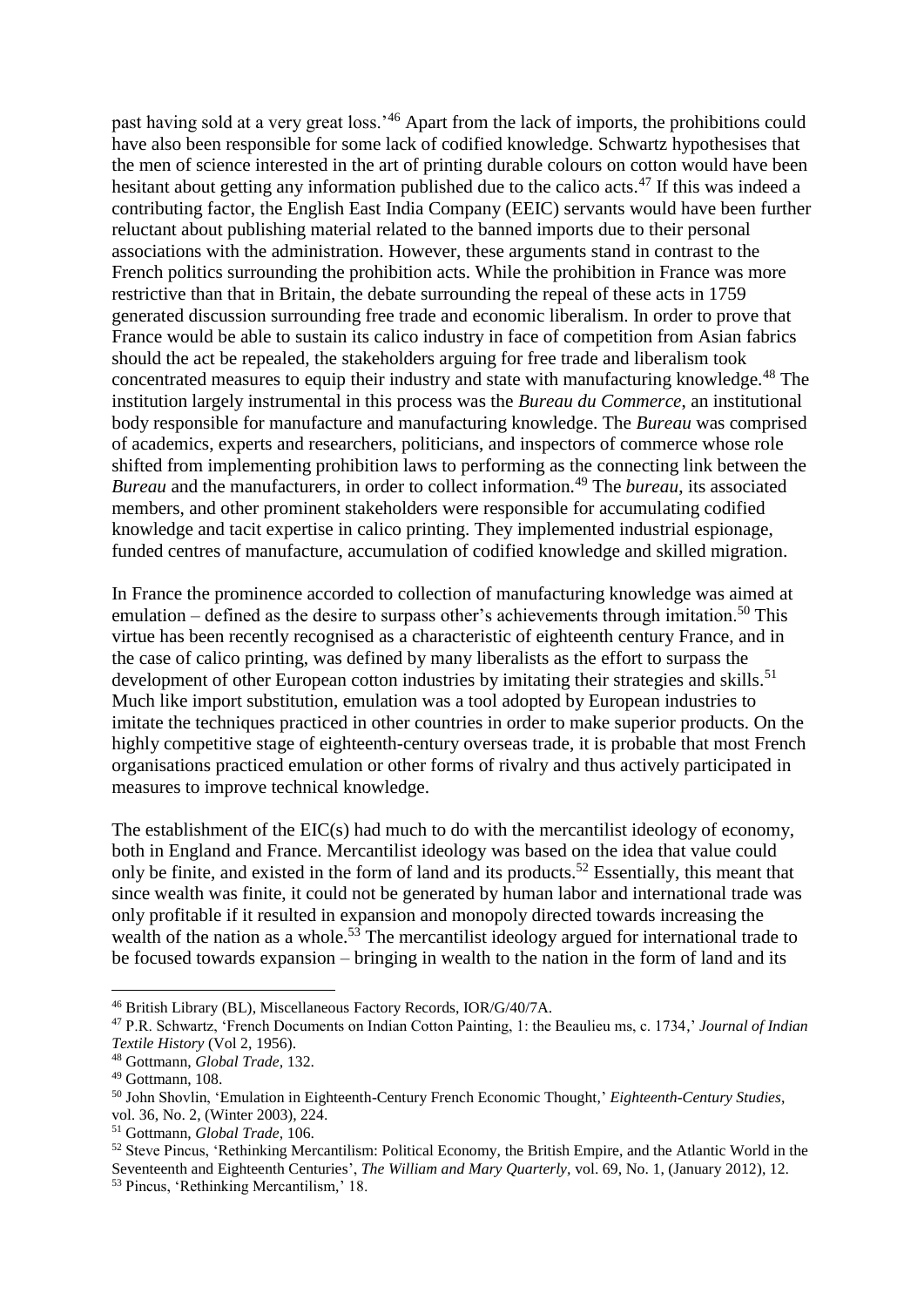products – or towards monetary gain wherein only product based trade was profitable if it brought bullion into the country. From the point of view of mercantilist theory, calico was not a profitable trade unless it could be re-exported – it was seen as a drain on the economy where bullion left the country and could not be recovered since human labor was supposedly worthless. This monopolistic ideal was also partly responsible for the overseas trade rivalry between companies from different nations. Throughout a period of several wars within Europe, overseas trade was viewed initially as an extension of the dynastic struggles in Europe and later as an important strategic and commercial battleground. Several historians have termed international trade in the seventeenth and eighteenth centuries as a 'zero-sumgame', wherein one country could only gain wealth at the cost of the other countries' loss.<sup>54</sup> Since mercantilism views wealth only in terms of land or bullion, the finite resources available for accession in overseas trade could only be added to any one country's wealth if other countries did not gain the same. Similarly, re-export would simultaneously bring in bullion and drain another country's money, ridding the exporter of a product which had been imported at the cost of bullion drain. This mercantilist argument was often used to promote greater overseas trade for re-export and military expansion. The same campaign was also against importing manufactured products – since they led to bullion drain from the country and brought in nothing that could be categorized as wealth. The policies of the EEIC in particular were condemned as adding to individual gain of the company factors and not to the collective wealth of the nation.<sup>55</sup>

During the latter part of the public debate on economic policies and national wealth, i.e., mideighteenth century, the mercantilist argument was countered by the liberal argument wherein wealth was believed to be infinite and increased by human labour. Value was no longer given to just land and agricultural products, but also manufactures made through human labour. Since they valued human labour as a source of wealth, manufactures and manufacturing knowledge could be given priority.<sup>56</sup> In the latter part of the debate surrounding calico trade, the economic liberal policy took a greater stand in France.<sup>57</sup> In Britain, the general political climate remained inclined towards the expansionist mercantilist ideologies, and manufacturing knowledge was largely at odds with mercantilist ideals. In the zero-sum-game of international trade therefore, it would be understandable to assume that the EEIC was not intent on collecting manufacturing knowledge after the implementation of the calico acts.

However, in France, the manufacturing ideology was used to ally with and promote the mercantilist cause. Hilaire-Pérez and Gottmann have analysed how the French state adopted a collective approach to innovation and technical expertise, as opposed to the more individualistic enterprising approach in Britain.<sup>58</sup> This approach in France - treating invention as collective responsibility - led to greater institutional and sponsored measures that encouraged expertise. Particularly in the case of calico, the codified and tacit knowledge regarding printing and dyeing was collected through various means, within a network of institutions, politicians, academics, experts and manufacturers. This policy increased the

<sup>54</sup> Gottmann, *Global Trade,* 137; see also: D.C. Coleman, 'Mercantilism Revisited,' *The Historical Journal*, (No. 23, Vol. 4, December 1980), 783; Pincus, 'Rethinking Mercantilism,' 12, 18; Patrick O'Brien, Trevor Griffiths, Philip Hunt, 'Political Components of the Industrial Revolution: Parliament and the English Cotton Textile Industry, 1660-1774,' *The Economic History Review,* (Vol. 44, No. 3, August, 1991), 403. <sup>55</sup> Lucy S. Sutherland, *The East India Company in Eighteenth Century politics*, (Oxford: Clarendon Press, 1952) 26.

<sup>56</sup> Carew Reynell quoted in Pincus, 'Rethinking Mercantilism,' 20.

<sup>57</sup> Paul Bairoch and Joel Mokyr quoted in Pincus, 'Rethinking Mercantilism,' 11.

<sup>58</sup> Liliane Hilaire-Pérez, 'Technical Invention and Institutional Credit in France and Britain in the 18th century', *History and Technology, an International Journal*, vol. 16, issue 3, (2000), 288; Gottmann, *Global Trade*, 108.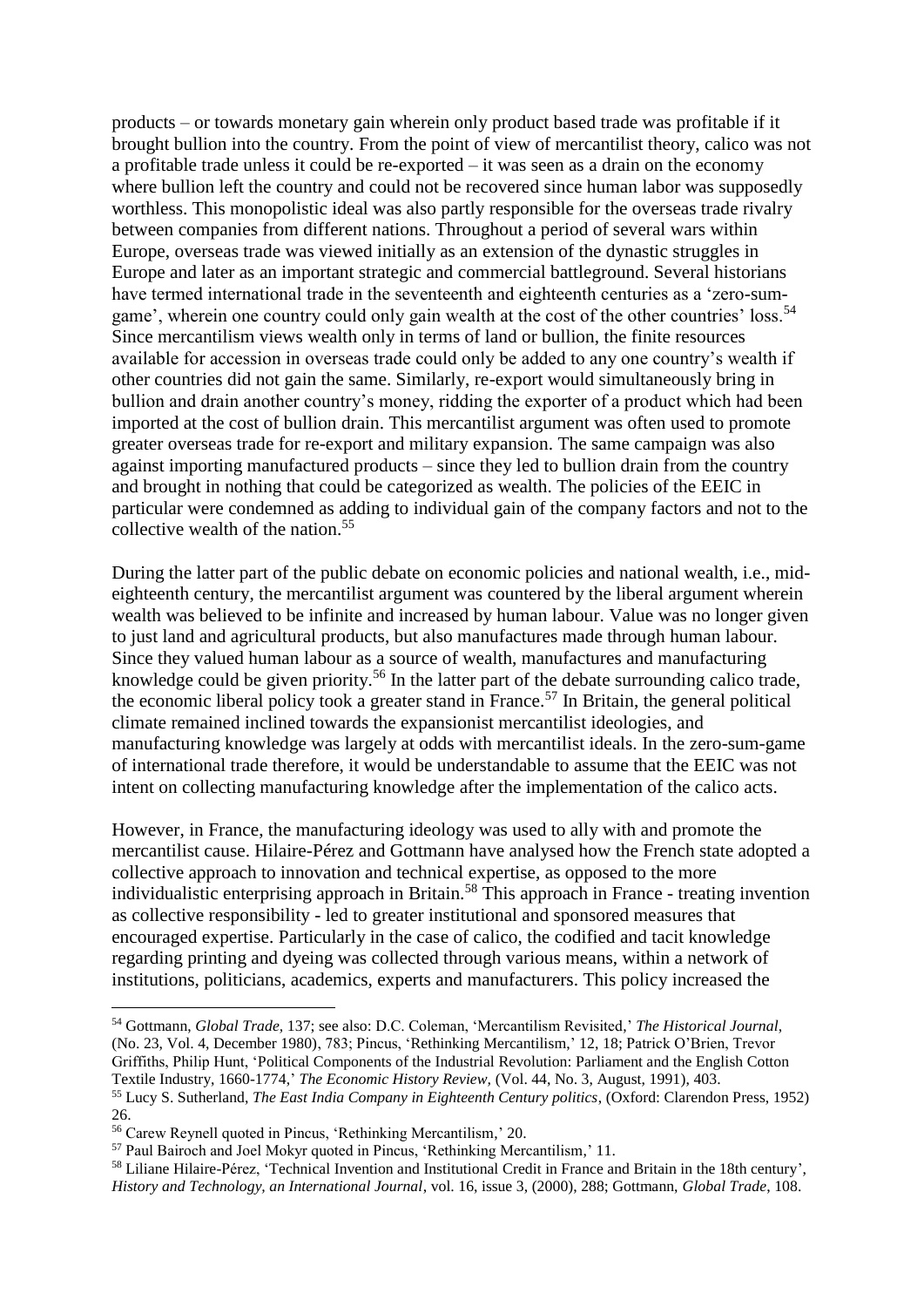value attributed to 'useful knowledge' on a national level, and individuals found it more profitable to contribute to the collective useful knowledge.<sup>59</sup>

This is not to suggest that Britain did not have similar institutions or entrepreneurs. The Royal Society of Arts (RSA) in London was one of several philanthropic institutions that encouraged matters of manufacture and invention. As Pérez notes, the contrast between Britain and France was not monumental outside of the framework of the government and state.<sup>60</sup> It was the priority and value assigned by the government in France to inventions and scientific advancement that promoted the accumulation of collective useful knowledge. Gottmann notes how this manufacture-oriented policy of the French liberals was in part developed from Colbertist and mercantilist ideals of inventions being assessed and controlled by the state in order to promote the national development.<sup>61</sup> Hilaire-Pérez also mentions that the 'administrative collegiality and recourse to the expert' practiced by the *Bureau* were legacies of Colbert.<sup>62</sup> Thus, the economic liberal cause argued for the manufacturing knowledge to empower the nation and use it to achieve mercantilist ideals. This methodology was different from the British manner of debating between manufacturing wealth and mercantile wealth – hence inferring greater value on collective useful knowledge for a few decades in eighteenth century France.

Neither Britain nor France adopted a better approach towards the development or prohibition of their calico industry. Even though Britain's policies were less stringent than France and more adaptable, the calico industry in Britain led to many inventions and cotton mechanisation – eventually becoming one of the first industries to bring forth the industrial revolution.<sup>63</sup> However, from the perspective of knowledge accumulation and assimilation, France's prohibitions and debates eventually led to a greater value for useful knowledge, and a more intentional collective search for the same.

While the calico acts certainly had a negative impact on the codified knowledge and material consumption surrounding these textiles, it is debatable whether these acts entirely reduced or increased public and entrepreneurial interest due to the several reasons we have discussed here. The implementation of these acts also provided an incentive for the domestic products to be developed, and gave rise to what has been termed as import blending.<sup>64</sup> The implementation of the first act in England removed the influx of foreign calicoes and created a gap in the market for local calicoes to fulfil the consumer demand – encouraging the development of the British calico industry. Even after the prohibition on manufacture in 1721, there was scope for printing of linen-cotton (fustian) fabric to allow for re-export.<sup>65</sup> Also important was the migration of workers and artisans throughout Europe, for reasons related to religious persecution, manufacture prohibition, as well as economic prospects. These craftsmen became live carriers of embodied tacit knowledge and contributed heavily to the development of the calico printing industries.

#### **Tacit knowledge: Perspectives on the East India Company**

<sup>59</sup> Gottmann, *Global Trade,* 122.

<sup>60</sup> Hilaire-Pérez, 'Technical Invention,' 292.

<sup>61</sup> Gottmann, *Global Trade*, 108.

<sup>62</sup> Hilaire-Pérez, 'Technical Invention,' 290.

<sup>63</sup> Gottmann, *Global Trade,* 172.

<sup>64</sup> Prasannan Parthasarathi and Giorgio Riello, 'Introduction: Cotton textiles and Global History,' *The Spinning World*, 9.

<sup>65</sup> O'Brien, Griffiths, Hunt, 'Political Components,' 399.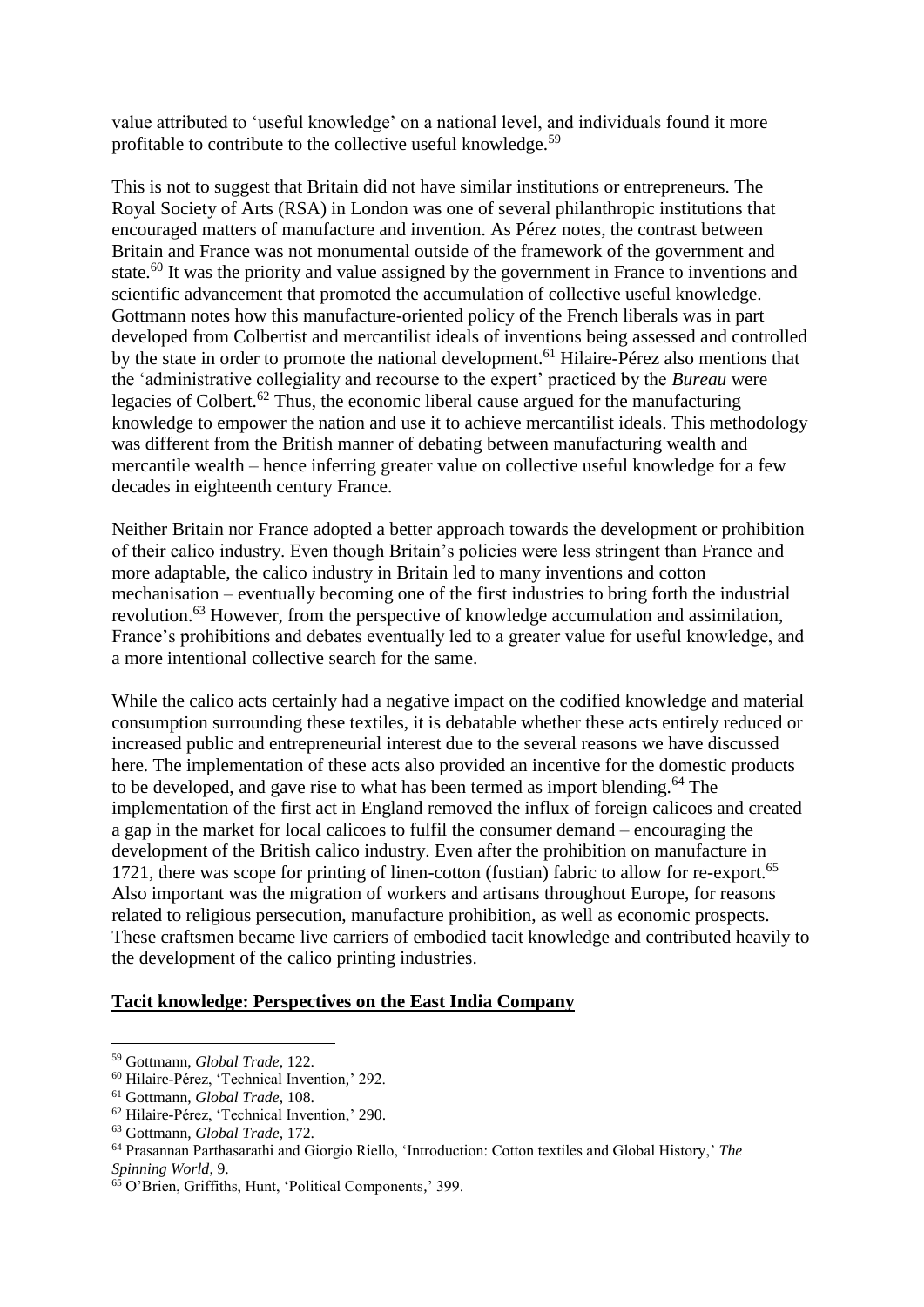Tacit knowledge concerning calico manufacture was transferred through live carriers and their experiences, the trade products and other accounts. Many historians have questioned the extent and effectiveness of this form of knowledge carried by the EIC's men and other people present in India. The root of this doubt lies in the argument that the traders and travelers were concerned with mercantilist and economic issues rather than the art of printing or painting calicoes. As we have seen in the previous section, this was not entirely true, as with the French travelers and company officials who travelled to India to observe and record processes regarding calico printing. Looking at the company's records from the point of view of live and incidental knowledge carriers indicates an increase in Britain's epistemic base concerning calico printing and painting. When viewed from the perspective of tacit knowledge, these carriers take the form of Mokyr's and Hilaire Pérez's categories of 'practical useful knowledge', which, as Mokyr states, was 'often unsystematic and informal, passed down vertically from master to apprentice or horizontally between the agents.'<sup>66</sup> If we take into account the geographical, linguistic and motivational issues of Europeans in India in addition to the difficulties which Mokyr characterizes with live carriers, the EIC men function as carriers of propositional knowledge, although not as carries of prescriptive technical knowledge concerning printing itself.

The EEIC letter books contain several instances of instructions sent from London regarding the quality of fabrics required in England and the preferred consumer choices to be reflected in the design.<sup>67</sup> These were largely based on the auction prices of the EIC's quarterly auctions in London and samples of fabric (musters) sent from India and would indicate the application of trade and design based knowledge acquired by the merchants within England or Europe.<sup>68</sup> Notably this exchange of knowledge, and more specifically samples and musters, was reciprocal. The company's factors in India were regularly instructed to send samples and descriptions of the products of different regions, to identify products for trading. For example, Francis Fetiplace and Robert Hughes wrote of Robert Young - instructed to oversee the trade of indigo calicoes in Agra -

We have sent your worships by Robert Young musters of such sorts of cloths as are to be had in Agra in quantities, viz., six sorts, and are twelve pieces. The sorts are numbered from A to F, with their contents, names and prices written on their papers, and are bound and sealed up in six bundles.<sup>69</sup>

While such exchanges were arguably intended for commercial purposes, the samples and descriptions sent from India to England played an important role in acclimatising the English tastemakers with calicoes and the possibilities regarding their printing. In the earlier decades of England's trade in calico, these material objects such as samples and fabrics imported from India helped with the acclimatisation of the European consumers and merchants with cotton as a material, and more importantly with the colour-fast qualities of the fabric. Largely unintentionally, these samples as well as the EEIC men carrying or dealing with them became carriers of tacit knowledge, which provided Britain's textile industry with an epistemic design base on which to build a new commercial product. Collected for mercantile purposes, the propositional knowledge carried through the EEIC men and their samples would have rarely added to the collective or individual instructional base regarding calico printing.

<sup>66</sup> Mokyr, *Gifts of Athena,* 30.

<sup>67</sup> BL, Surat records, IOR/G/36.

<sup>68</sup> Chaudhuri, *Trading World of Asia*, 280.

<sup>69</sup> William Foster (ed.), *Letters Received by the East India Company From its Servants in the East,* vol VI, (London 1617), 249.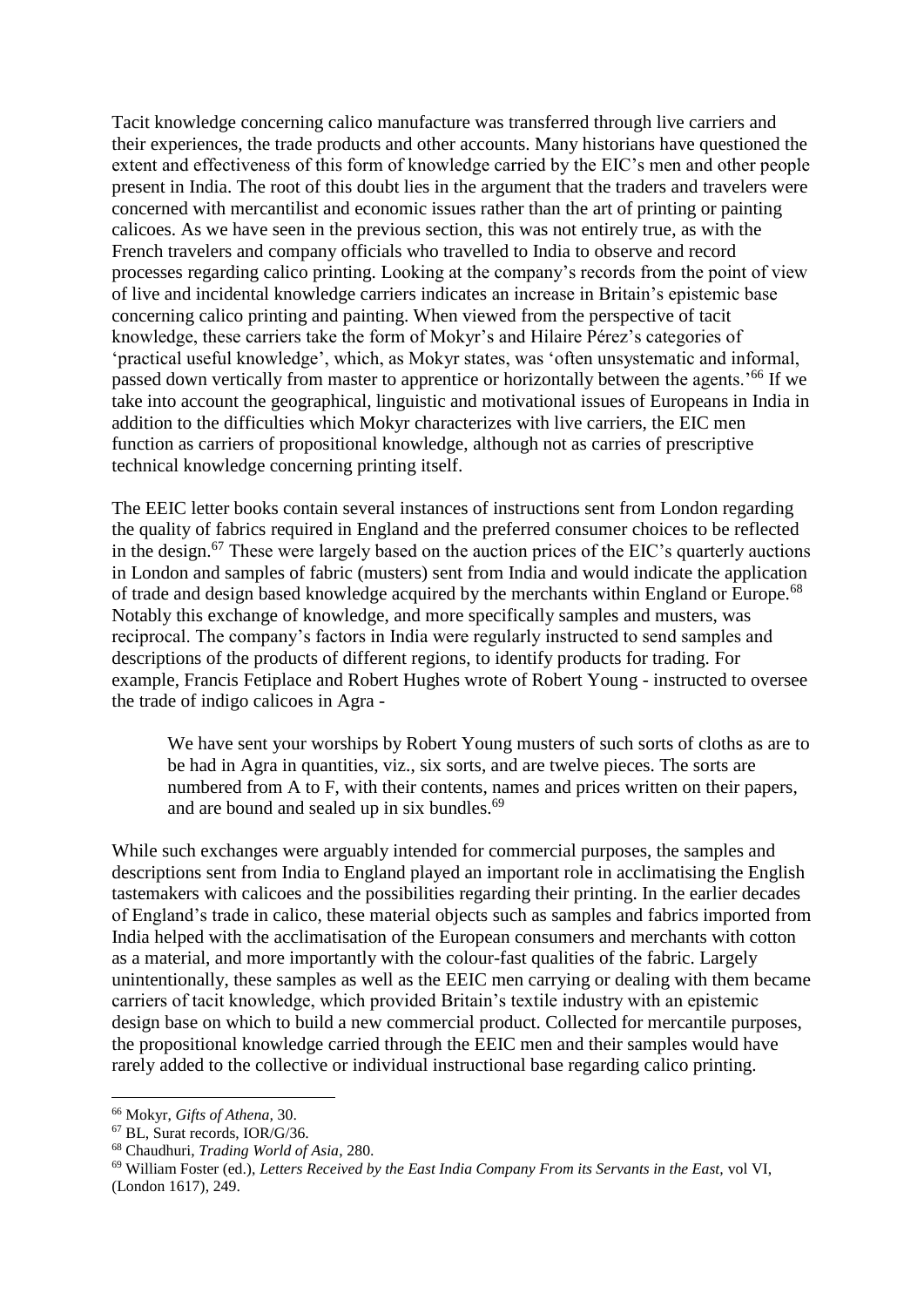Apart from fabric musters and instructions, the proximity of the EEIC's men in India to the production centres of calico also lead to additions in tacit knowledge concerning calico production and trade. Proximity to and interaction with the manufacturers of calico textiles could have led to the EEIC men becoming live carriers of knowledge, acquiring information through observation and communication. Probably the most extensive form of tacit transfer, unfortunately this has little to no surviving codified evidence. Mokyr states that this form of useful knowledge is also easily lost if the carriers do not communicate and transfer the knowledge.<sup>70</sup>

It should be that communication between the calico manufacturers and European traders would have been sporadic due to language inconsistencies and middlemen such as brokers. The brokers were Indian merchants, either employed by the EEIC or self-employed, who acted as the link between the factors in India and the artisans. These men were responsible for collecting orders and payments from the factors and conducting the production in time for the fabrics to be delivered to the company factories.<sup>71</sup> The company records mention several instances where the relations between the brokers and the company officials were tumultuous, indicating that the communication of the factors beyond the brokers was rare.<sup>72</sup> Nevertheless, through company records and proximity of the subordinate EEIC factories in relation to calico production centres in India, we can see that there was at least some level of communication between the company men and the Indian manufacturers and brokers.

Through the seventeenth and eighteenth century, the EEIC established factories in India intended as centres for trade and collection of various commercial goods. The main factories were established at Surat, Bombay [now Mumbai], Madras and Calcutta [now Kolkata] – all of which were major ports and allowed for easy maritime trade. The subordinate factories, however, were established either along overland trade routes within the subcontinent, or near production centres to allow for supervision and quality control. Francis Hastings – a company man assigned to inspect Barampore for trade goods and production – wrote to Thomas Pitt, the governor at the Madras factory in 1709, 'Barampore is a day's journey from this place affords abundance of weavers and holds very considerable merchants [...] I don't doubt your honour will find it for the company's advantage to send every year a person hither to make an involvement in longcloth, palampores [...].'<sup>73</sup> Similarly, the company instructed the council at Madras in 1741, 'on an invitation to settle at a port opened north of Vizagapatam send a person to enquire if proper sorts of cloth were made there'.<sup>74</sup> These examples indicate that the EEIC was keen on establishing contact with some production centres in order to eliminate middlemen, cost of transport, and irregularities in product quality.

The company was not completely successful in eliminating the Indian merchants who acted as brokers, and for various reasons they remained essential to the working of the EEIC.<sup>75</sup> However, either accidently or due to circumstances, they maintained occasional contact with the manufacturers, and in a few cases were also instructed to deal directly with the producers.<sup>76</sup> The council at Madras noted in 1745 that the factors settled in Maddapollam and

<sup>70</sup> Mokyr, *Gifts of Athena*, 9.

<sup>71</sup> Irwin, *Indo-European Textile History*, 13.

<sup>72</sup> Chaudhuri, *Trading World of Asia*, 306.

<sup>73</sup> Thomas Pitt's Correspondence, MS 59481, 30.

<sup>74</sup> BL, Miscellaneous Factory Records, IOR/G/40/7A.

<sup>75</sup> Chaudhuri, *Trading World of Asia*, 304.

<sup>76</sup> Chaudhuri, 305.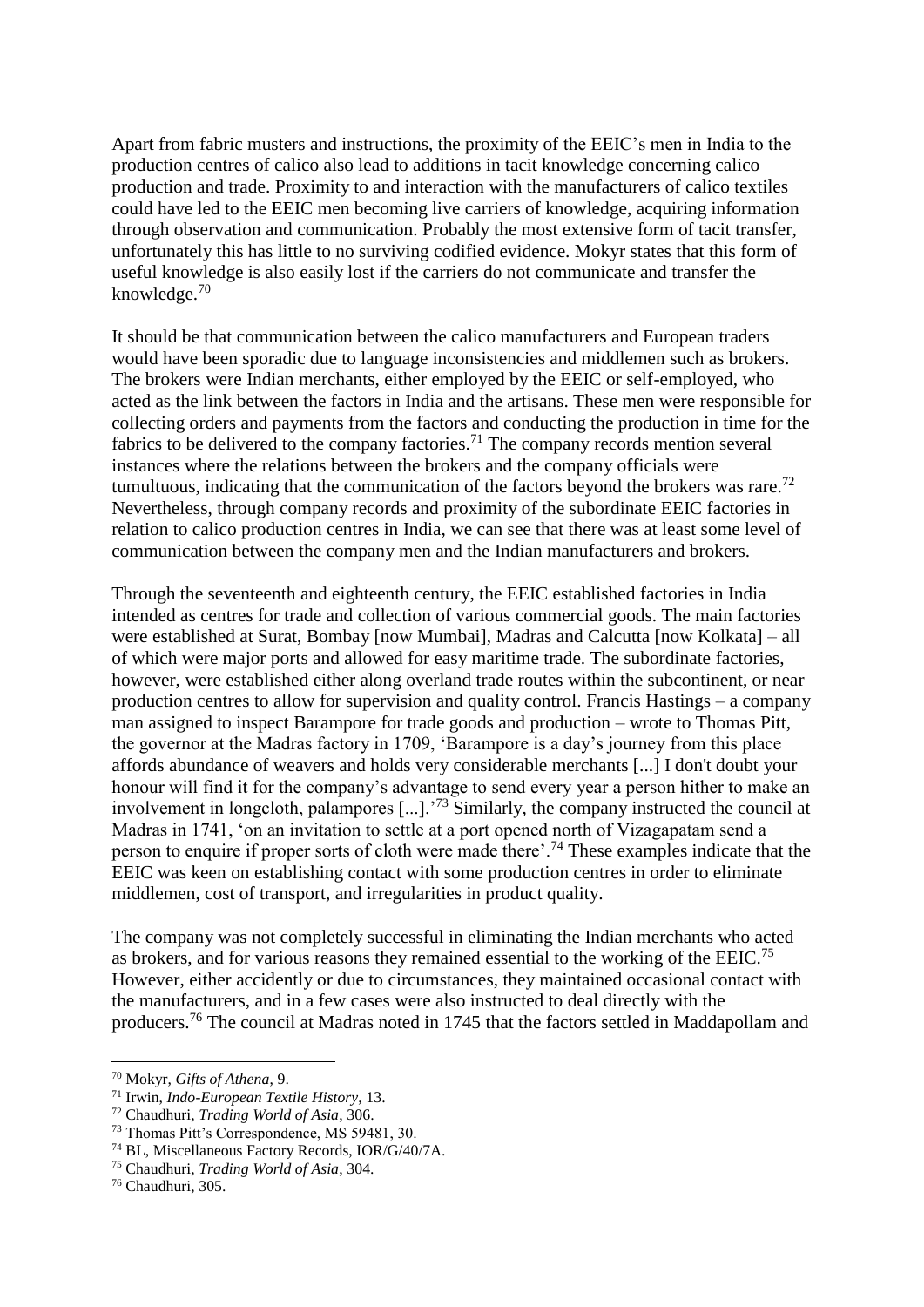Vizagpatam had no protection or subordinate brokers and had to consequently procure goods themselves from the manufacturers.<sup>77</sup> This contact, although undesirable and a result of the shortage of company's resources and regional civil unrest, could have created direct exchange of prescriptive knowledge between the factors and the manufacturers.

Mapping of production centres of textiles in India with the EEIC's factories suggests that the factories were often either overlapping with the production centres or commercial ports. As Chaudhuri suggests, while the EEIC was not establishing centres of production, they were assessing existing centres for merits and advantages.<sup>78</sup> This resulted in the establishment and abandonment of several subordinate factories as the production centres shifted over time due to civil unrest and natural causes. The continuous flux of movement and establishment of the new factories indicates a continuing discussion surrounding the commercial merits of calico, standardisation, finishing and design qualities which would have undoubtedly led to an increase in Britain's awareness surrounding calico. For instance, Charles Lokyer – who compiled a trade manual in 1711 – mentions that the factories at Metchlepatam, Vizagapatam, and Maddapollam along the Coromandel Coast near Madras were established for continued access to cotton and redwood manufacturers present there.<sup>79</sup> In addition to the knowledge exchange through proximity, personal correspondence of the EEIC men and travellers in India contains some information about calico. While there is no known record that establishes codified information collected by the EEIC for the purpose of transferring printing and painting techniques within this time period, experiential records can show examples of transfer of tacit knowledge. Thomas Pitt said in a letter to London in 1700,

I have with all diligence encouraged the painting trade, and have been at some charge to do it. Without any manner partiality I think we far outdo Masulipatam and hope by the next ship to send you a thousand pieces such as never were seen in the world, if I can but keep these cursed fellows from mixing the Southern Chay [material used for red dye] with the Northern, the latter being the best and costs much more.<sup>80</sup>

Here he was presumably talking about the cotton printers that were encouraged to settle at Fort St George, the Company factory at Madras. His statement about the quality of the fabric being painted indicates his awareness regarding the raw materials, the application process, and its implications in the quality of product.

Inviting painters to Fort St George in the seventeenth century was not the only time that the EEIC attempted to solve local issues and implement standardisation by creating production centres. Chaudhuri writes of the situation in Surat in 1734 when the company's brokers complained of the weaver's instability due to unrest in the region, and consequently the weavers were invited to the company's factory in Bombay to set up production.<sup>81</sup> The Surat factory records from 1647 also mention a dyeing house established within the factory, with 36 vats dedicated for the purpose of dyeing calicoes for export to Britain.<sup>82</sup> These instances of contact with skilled workers in the factories of the EIC did not produce any codified manuals

<sup>&</sup>lt;sup>77</sup> 'Relating to the method of providing callicoes on the coast of coromandel and the nature of the settlement there.' *Memoranda of Correspondence*, Vol 102, 1745.

<sup>78</sup> Chaudhuri, *Trading World of Asia,* 239-240.

<sup>79</sup> Charles Lokyer, *An Account of Trade in India*, (London 1711), 13.

<sup>80</sup> Letter from Thomas Pitt, British Museum MS. 22842, f. 31, quoted in Irwin, 'Indian Textile Trade in the Seventeenth Century {1}'.

<sup>81</sup> Chaudhuri, *Trading World of Asia*, 251.

<sup>82</sup> BL, Surat Factory Records, Vol. 102A, 121.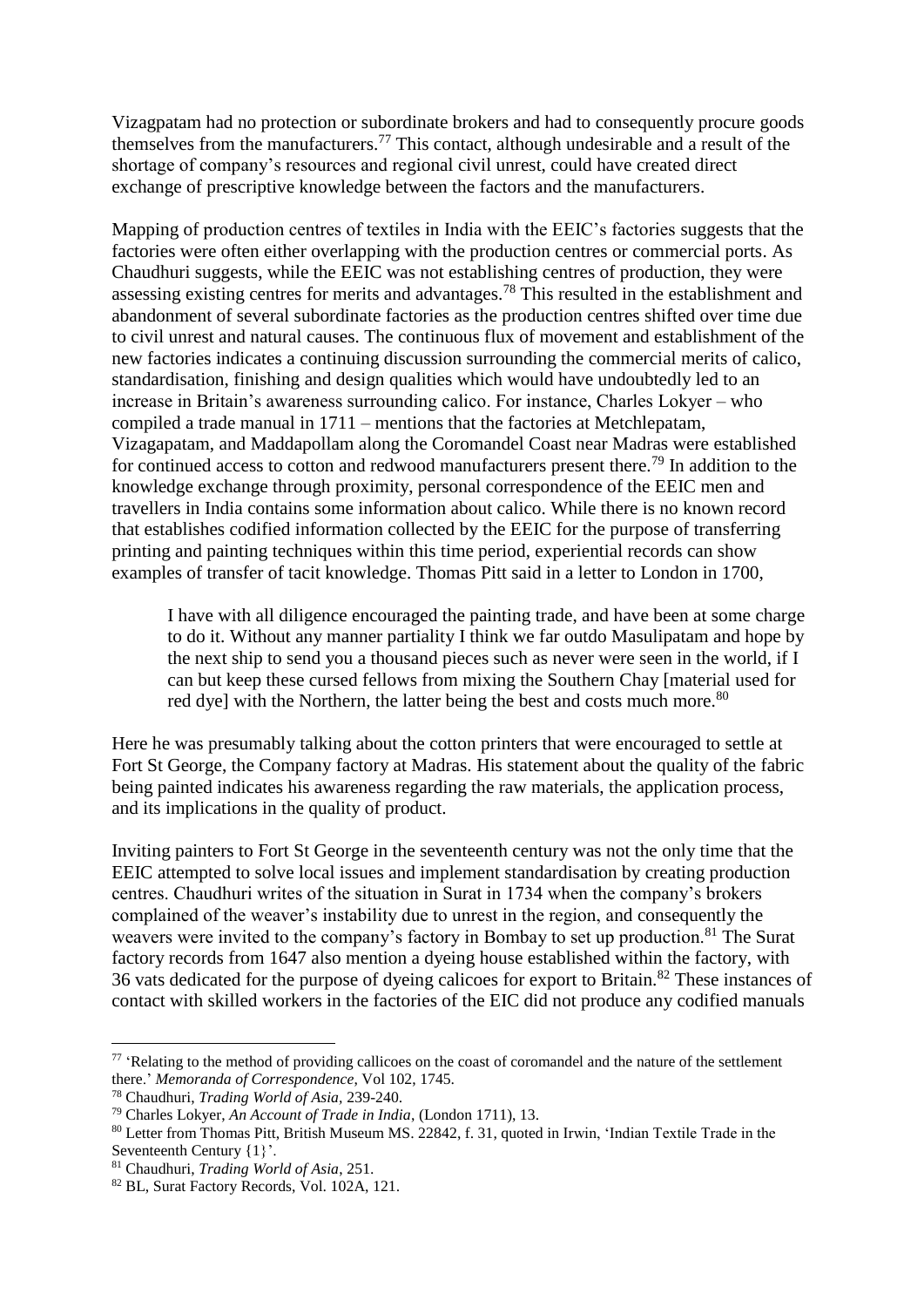for the techniques employed, but the observation and communication between manufacturers and factors in the establishments certainly gives us grounds to assume that there would be some extent of tacit transfer.

Institutionally, the EEIC continued to be embroiled in political, commercial and military matters throughout the eighteenth century. The competition it faced from the New East India company from the 1689 to 1709, reduction in its role as financial creditor to the government due to the establishment of the Bank of England in 1694, rivalry from the other trading companies and wars within Europe which often extended strategically and militarily to India – constituted issues that might have shifted the company's goals from accumulation of manufacturing knowledge. $83$  Nevertheless, it is crucial to recognise the role of the Indian artisan's knowledge through a decentralised approach to the global chintz network. Such histories return agency to the colonised culture, attributing intellectual contributions to India.

### **Bibliography**

- Abu-Lughod, Janet. *Before European Hegemony: The World System A.D. 1250-1350*. Oxford: Oxford University Press, 1991.
- British Library, 'Relating to the method of providing callicoes on the coast of coromandel and the nature of the settlement there.' *Memoranda of Correspondence*, Vol 102, 1745.
- British Library, Miscellaneous Factory Records, IOR/G/40/7A.
- British Library, Surat Factory Records, Vol. 102A, 121.
- British Library, Surat records, IOR/G/36.
- British Library, Thomas Pitt's Correspondence, MS 59481.
- Capey, Reco. *The Printing of Textiles*. London: Chapman and Hall, 1930.
- Chapman, S.D. 'The Textile Factory Before Arkwright: A Typology of Factory Development.' *The Business History Review,* vol. 48, (1974), 451 – 478.
- Chapman, S.D. and S. Chassagne. *European Textile Printers in the Eighteenth Century: A Study of Peel and Oberkampf*. London: Heinemann Educational: Pasold Fund, 1981.
- Chaudhuri, K.N. *The Trading World of Asia and the East India Company, 1660-1760*. Cambridge: Cambridge University Press, 2006.
- Coleman, D.C. 'Mercantilism Revisited,' *The Historical Journal*, No. 23, Vol. 4, December 1980, 773-791.
- Edward Bancroft. *Experimental Researches Concerning the Philosophy of Permanent Colours*, *and the Best Means of Producing them by Dyeing, Calico Printing etc* (London: 1794).
- Epstein, S.R. 'Transfer of Technical Knowledge and Innovating in Europe,' in *Technology, Skills and the Pre-Modern Economy in the East and the West*, eds. Maarten Prak, Jan Luiten van Zanden, Leiden: Brill Publishing, 2013.
- Floud, C. 'The English Contribution to the Development of Copper Plate Printing,' *Journal of the Society of Dyers and Colourists,* (July 1960).
- Floud, C. 'The Origins of English Calico Printing,' *Journal of the Society of Dyers and Colourists* (June 1960).
- Floud, C. 'The English Contribution to the Early History of Indigo Printing,' *Journal of the Society of Dyers and Colourists* (June 1960).

<sup>83</sup> Sutherland, *The East India Company*, 26.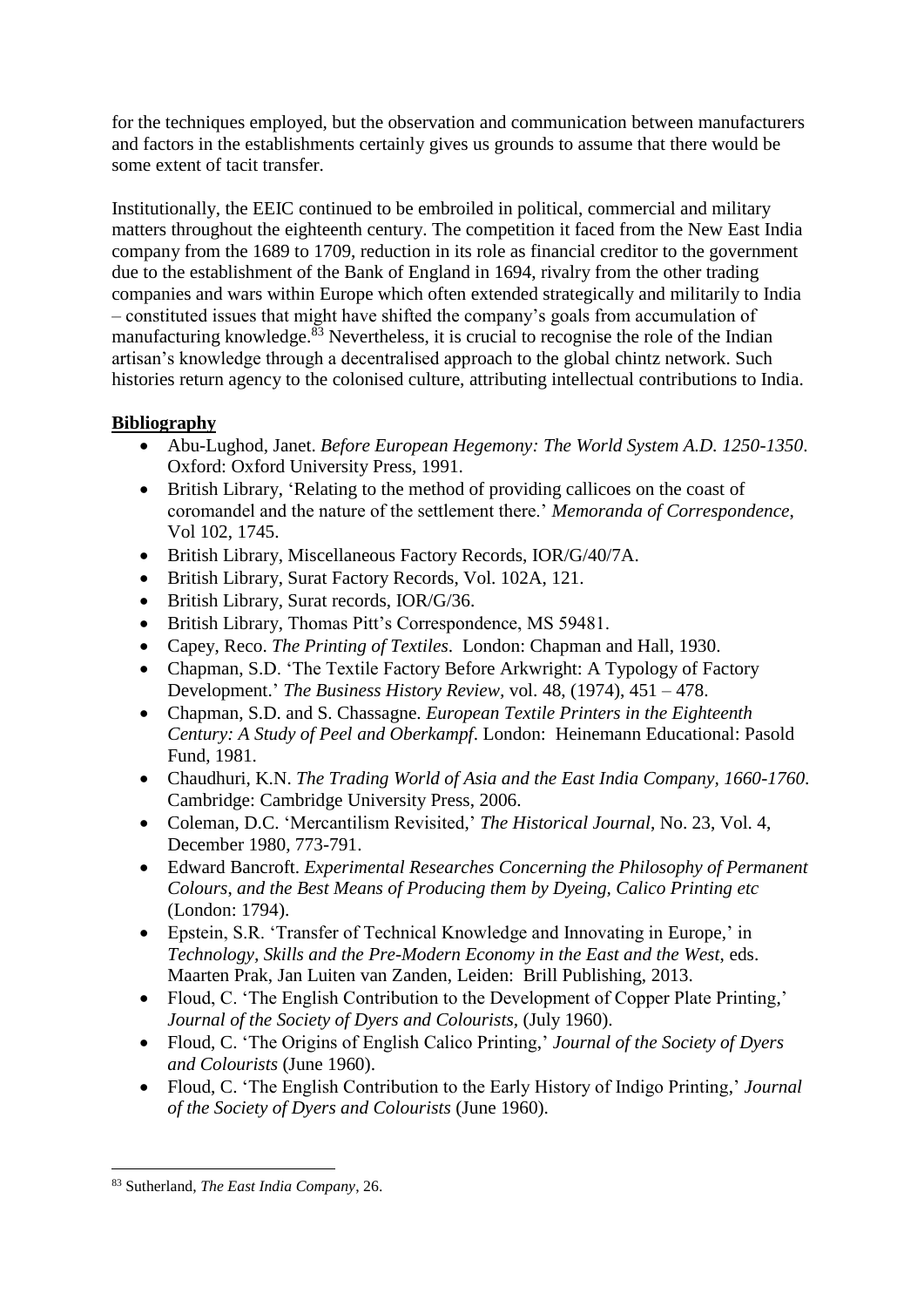- Foster, William (ed.). *Letters Received by the East India Company From its Servants in the East,* vol VI, (London: 1617).
- Fox, Robert and Agusti Nieto-Galan (eds.). *Natural Dyestuffs and Industrial Culture in Europe, 1750-1880*. Massachusetts: Science and History Publications, 1999.
- Gottmann, Felicia. *Global Trade, Smuggling, and the Making of Economic Liberalism: Asian Textiles in France 1680-1760.* New York: Palgrave Macmillan, 2016.
- Hilaire-Pérez, Liliane. 'Technical Invention and Institutional Credit in France and Britain in the 18th century,' *History and Technology, an International Journal*, vol. 16, issue 3, (2000), 285-306.
- Irwin, John and R. Schwartz. *Studies in Indo-European Textile History*. Ahmedabad: Calico Museum of Textile, 1966.
- Irwin, John. 'Origins of the Oriental Style in English Decorative Art.' *The Burlington Magazine.* vol. 97, (April 1955), 106-114.
- Landes, David S. *The Wealth and Poverty of Nations: Why Some Are So Rich and Some So Poor*. New York, Little, Brown, 1998.
- Lemiré, Beverly. 'Revisiting the Historical Narrative: India, Europe and the Cotton Trade, 1300-1800,' *The Spinning World: A Global History of Cotton Textiles, 1200- 1850*. eds. Giorgio Riello, Prasannan Parthasarathi. Oxford: Oxford University Press, 2009.
- Lemiré, Beverly. *Fashion's Favourite: The Cotton Trade and the Consumer in Britain, 1660-1800*. Oxford: Oxford University Press, 1991.
- Lokyer, Charles. *An Account of Trade in India*, (London: 1711).
- Longfield, Ada K. 'History of the Irish Linen and Cotton Printing Industry in the 18th Century,' *The Journal of the Royal Society of Antiquaries of Ireland.* vol. 7, No. 1, (Jun. 30, 1937), 26-56.
- Mokyr, Joel. *The Gifts of Athena: Historical Origins of the Knowledge Economy*. Princeton University Press, 2002.
- O'Brien, Patrick. Trevor Griffiths, Philip Hunt, 'Political Components of the Industrial Revolution: Parliament and the English Cotton Textile Industry, 1660- 1774,' *The Economic History Review,* Vol. 44, (No. 3, August 1991), 395-423.
- Ovington, John. *A Voyage to Surat in the Year 1689*, ed. H.G. Rawlingson. London: Oxford University Press, 1929.
- Parnell, Edward Andrew. *Dyeing and Calico Printing*. London, 1849.
- Pincus, Steve. 'Rethinking Mercantilism: Political Economy, the British Empire, and the Atlantic World in the Seventeenth and Eighteenth Centuries,' *The William and Mary Quarterly,* vol. 69, No. 1, (January 2012), 3-34.
- Pomeranz, Kenneth. *The Great Divergence: China, Europe, and the Making of the Modern World Economy*. Princeton: Princeton University Press, 2001.
- Riello, Giorgio. 'The Indian Apprenticeship: The Trade of Indian Textiles and the Making of European Cottons,' in *How India Clothed the World: The World of South Asian Textiles, 1500-1800*. Eds. Giorgio Riello, Tirthankar Roy. Leiden: Brill Publishing, 2009.
- Riello, Giorgio. 'Asian Knowledge and the Development of Calico Printing in Europe in the seventeenth and eighteenth centuries', *Journal of Global History*, vol. 5, (2010), 1-28.
- Riello, Giorgio. *The Rise of Calico Printing in Europe and the Influence of Asia in the Seventeenth and Eighteenth Centuries*. [http://www.lse.ac.uk/Economic-](http://www.lse.ac.uk/Economic-History/Assets/Documents/Research/GEHN/LesTreilles/PUNERiello.pdf)